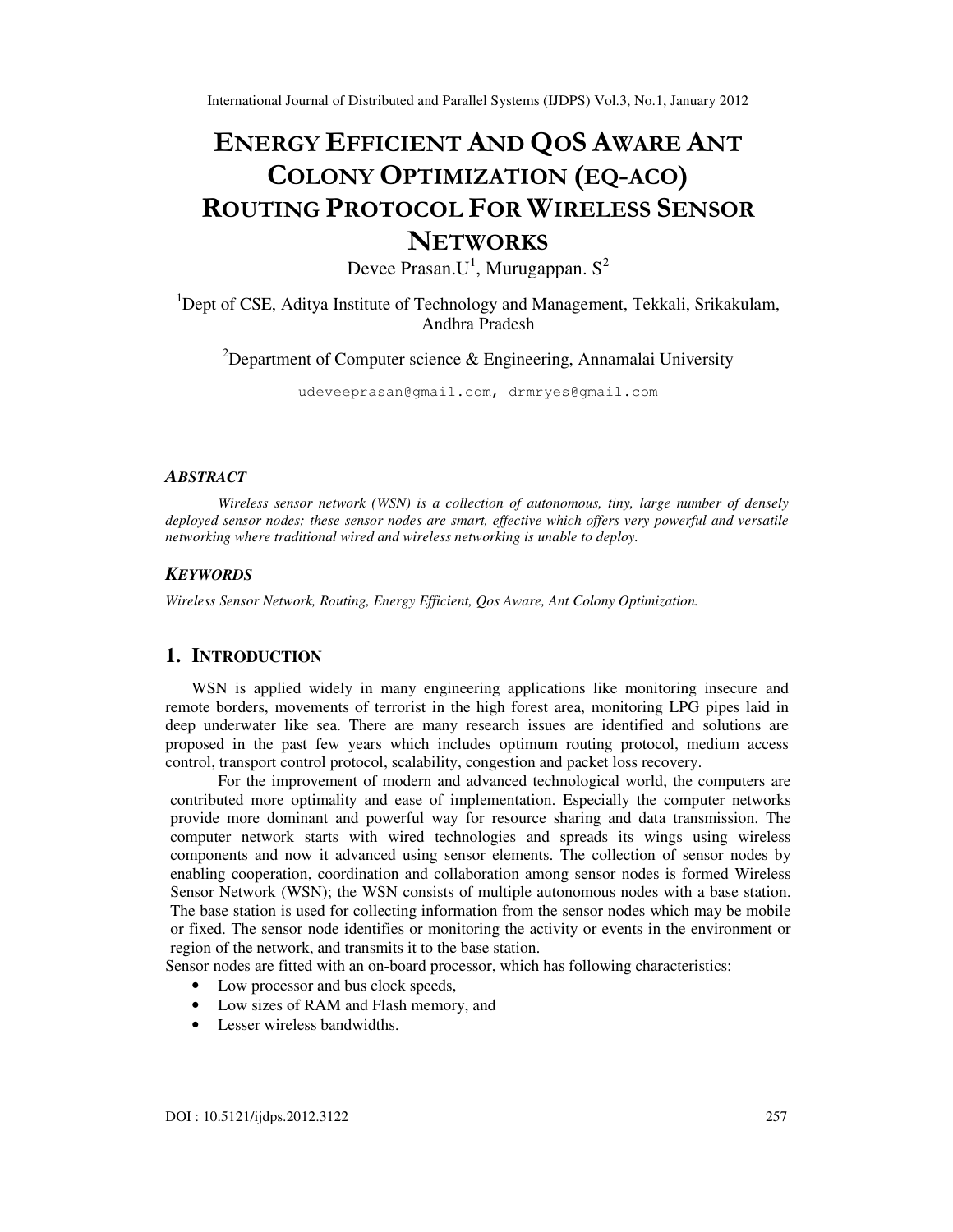## **1.1.Hardware and Software Components of WSN**

The recent research in the WSN has led to significant improvements in the characteristics of the wireless sensors. Crossbow Technology which is developed in collaboration with the contribution of the researchers in University of California Berkeley is a wide spread open source development, and the Crossbow Technology is also distributed commercially with advanced wireless sensors. The first commercial generation wireless sensor developed by them was named as Rene Mote; which designed with the next generation wireless sensors called MICA sensors. The basic MICA hardware available commercially is a square inch in size and consumes a fraction of a watt of power.

The hardware design of a MICA sensor mote consists of a small, low-power radio and processor board known as a Mote Processor/ Radio (*MPR* board) and one or more sensor boards known as a Mote Transmission Sensor (*MTS*, board). The combination of these two types of boards forms a networkable wireless sensor. For example, the present sensor of Rene Mote has ATMEL ATMEGA processor family, with speeds of up to 8MHz, 128 KB of flash memory and 4 KB of SRAM. The MPR consists of a radio as its major component, which is used to communicate with other sensors as well as the base station. The radio for MICA consists of a 916 MHz ISM band transceiver, antenna, and collection of discrete components to configure the physical layer characteristics, such as signal strength and sensitivity. The radio operates at a data speed of 50 Kbps and operates in an ON/OFF key mode.

The radio can operate in three modes such as transmit, receive, or power-off mode. Wireless sensors thus make frequent transitions from active to sleep state in order to conserve energy. In active state, the sensor nodes perform the task of receiving messages from neighbouring nodes as well as observing an event. The sensor nodes move to the sleep state when there is no work to be performed in order to conserve energy. The sensors in sleep state move into active state upon occurrence of an event. In the current sensors the sleep mode also increases more than one state, for example, the MICA sensor has three sleep modes such as idle mode, power down mode and power save mode. The idle mode just shuts off the processor; the power down mode shuts down all resources except event handler, the power save mode is similar to power down except that it doesn't stop the asynchronous timer.

The software for the motes is developed on the Tiny OS platform. Tiny OS is an efficient and modular embedded software platform for the Motes. It is a component-based runtime environment designed to provide support for deeply embedded systems that require intensive concurrent operations while being constrained by minimal hardware resources. Tiny OS has been developed on an open source software platform by UC Berkeley with active support from a large community of users. Tiny DB is a query-processing system for extracting information from a network of Tiny OS sensors.

## **1.2 Design of WSN**

The sensors are deployed in an environment as large in numbers and the density of the nodes are defined in the equation 1, *2*

$$
\mu(R) = (N \bullet \pi \bullet R^{\top})/A - (1)
$$

where, *N* is the number of scattered sensor nodes in region A; R, the radio transmission range; µ*(R)* gives the average number of nodes within the transmission radius of each node in region *A*.

 The entire networks of sensor nodes are divided into many sub-network or clusters based on their geo based physical location. The groups which may be sub-network or clusters that consists of nodes close to each other having lower communication costs and lesser energy for transmission and when two nodes are far away from each other, then there is no any common information and transmission. The clusters or sub-network are grouped using various location discovery methods. The sensors nodes will operate in either a synchronous or an asynchronous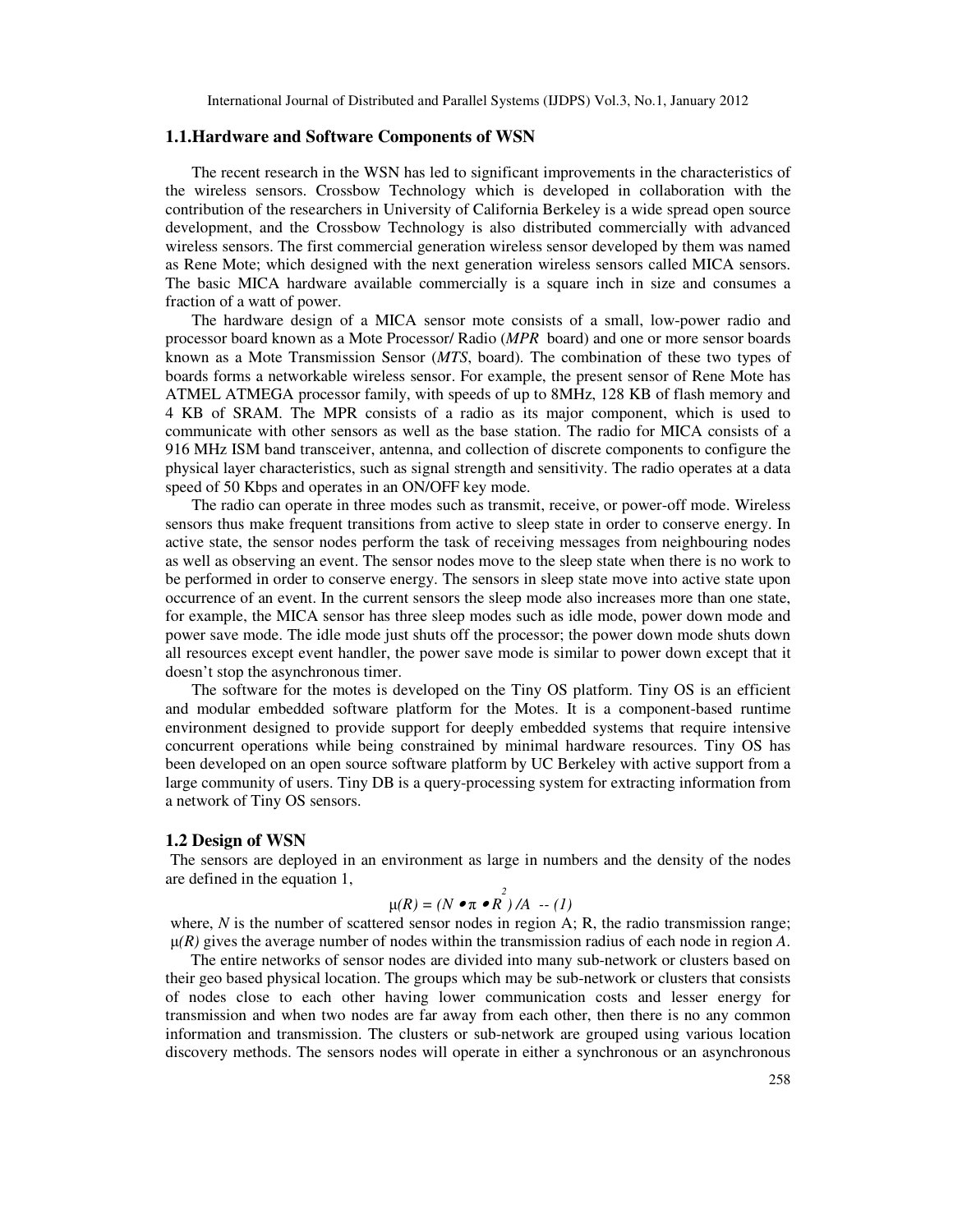manner. The sending and receiving processes synchronize every message in a synchronous system and the sending process works independently of the receiving process in an asynchronous system. The asynchronous system has lower communication costs and operates in a non-blocking manner; therefore, most of the WSN applications like to operate in an asynchronous system. There are many research issues in the WSN, this paper further concentrates in the routing issues.

The most important criteria for the wireless sensor network are the longevity of operation that the wireless sensors should function correctly for a long period of time after their initial deployment. The wireless sensors will derive energy from their in-built batteries, and in general all batteries usually have a fixed lifetime. Therefore it is desirable that the power consumption of the nodes should be minimized. Now a day, rechargeable batteries can also be employed for wireless sensors, they are attached to a solar or photovoltaic cell and this has limited application. The photovoltaic cells, however, produce a limited amount of power and therefore the energy must still be conserved. Communication costs account for the major amount of power consumption, the ratio of power consumption for communication to computation is often estimated as 1000:1. Decreasing the amount of communication between nodes can reduce the energy consumption and thus increase the life of the sensor network. A lot of research has therefore concentrated on minimizing the amount of communication taking place in the wireless sensor network.

### **1.3 Underwater WSN**

The WSN have been used in many applications such as monitoring radiation and nuclearthreat detection systems, weapon sensors for ships, biomedical applications, habitat sensing, seismic monitoring, military sensing, physical security, air traffic control, traffic surveillance, video surveillance, industrial and manufacturing automation, process control, inventory management, distributed robotics, weather sensing, environment monitoring, national border monitoring, and building and structures monitoring. The detailed application of WSN includes Forest fire detection, Flood and Tsunami detection and assessment, Tracking and monitoring doctors and patients inside a hospital, Vehicle tracking and detection. Most of the research in the WSN is focused for military applications, In Military applications the WSN are deployed for Monitoring terrorists, Monitoring their own military forces and equipment, battlefield surveillance, targeting the attack area, for the assessment of battle damage. Now a day, the WSN is deployed for monitoring HVAC, cooking devices and more commercial in home applications.

This paper concentrates the underwater WSN; the underwater wireless Sensor networks (UWSN) are constituted by sensors and autonomous underwater vehicles (AUV). The typical underwater architecture is shown in the figure 1, the photocopy of real AUV is shown in figure 2 and the implementation of AUV in underwater is shown in figure 3 (MIT-Cambridge; CSIRO ICT-Australia). AUV is a device used to coordination, information sharing and interact to perform underwater monitoring. Most of the architectural design, functionality, computation and other resource constraints like limited energy of underwater implementation are similar to ground based WSN. The characteristics of UWSN are

- The quality of radio waves propagated in the UWSN is less due to the high energy absorption of water. Therefore, underwater communications are based on acoustic links characterized by large propagation delays. The propagation speed of acoustic signals in water (typically 1500 m/s) is five orders of magnitude lower than the radio wave propagation speed in free space.
- Acoustic channels have low bandwidth.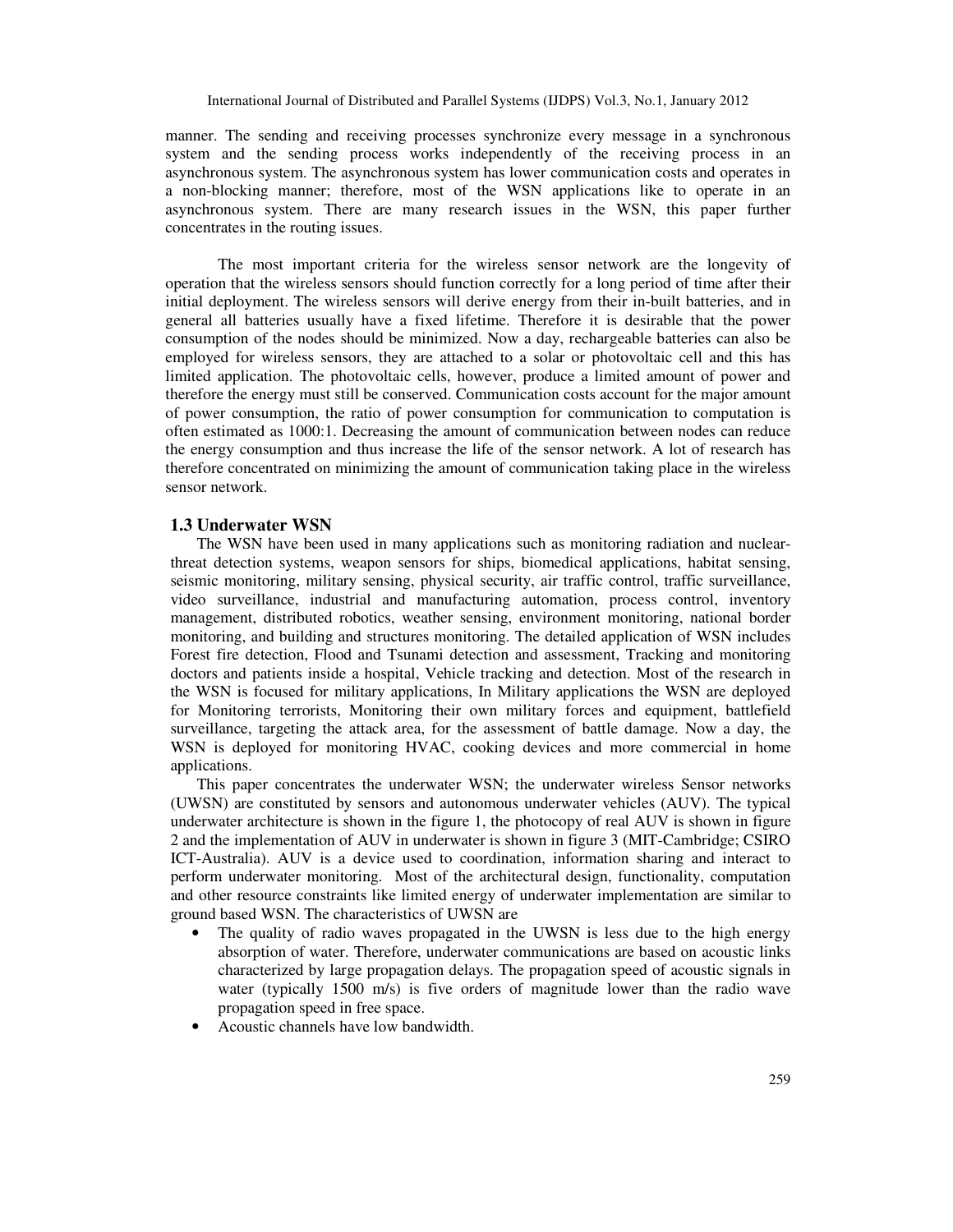- The link quality in underwater communication is severely affected by multipath, fading, and the refractive properties of the sound channel.
- The bit error rates of acoustic links are often high, and losses of connectivity arise.



Figure 1. Typical underwater WSN and multipath communication



Figure 2. Sample AUV used in underwater WSN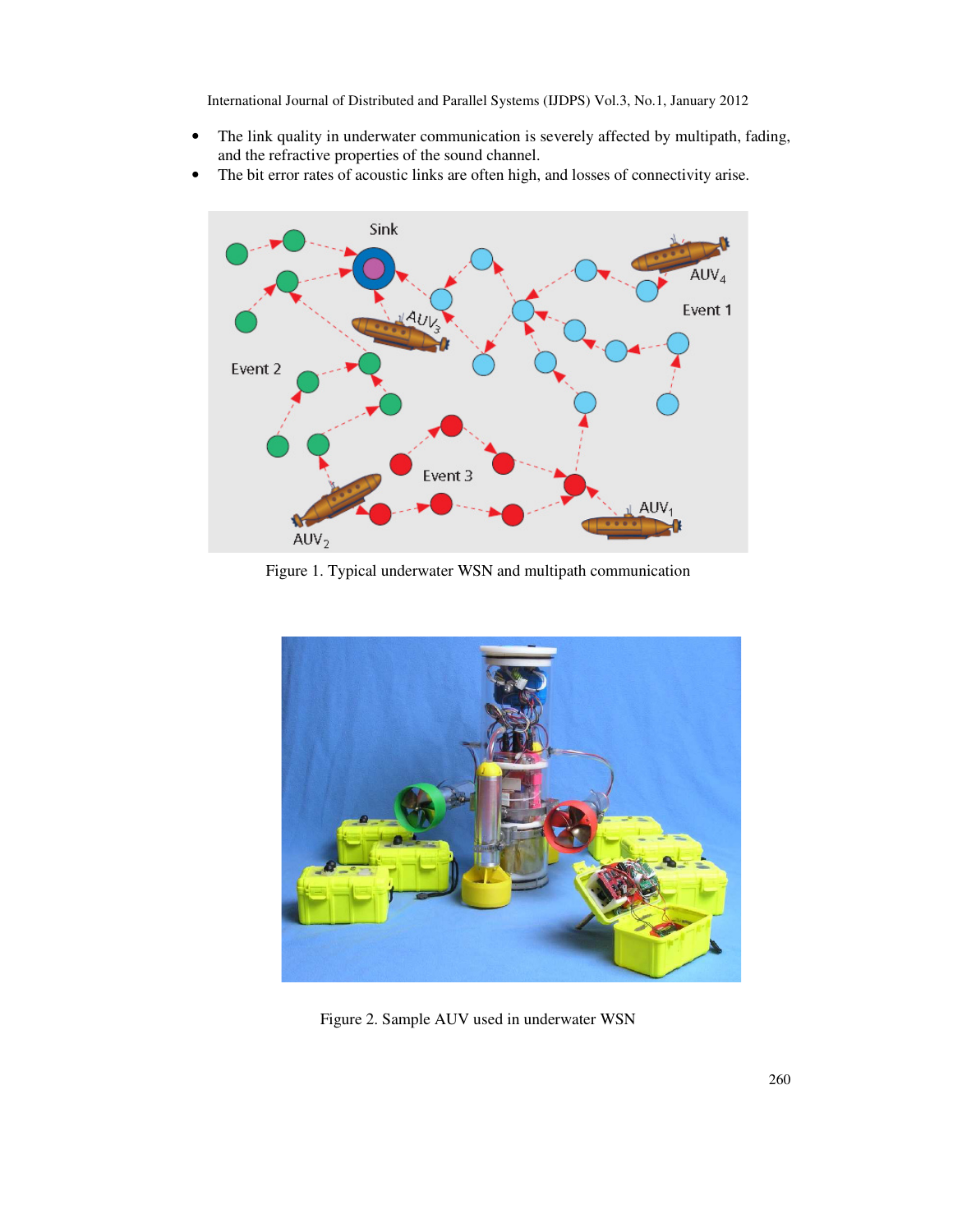

Figure 3. AUV in underwater WSN

### **1.4 Overview of Routing protocol in WSN**

The energy requirements and limited resources like lesser memory of sensor nodes are the major important deciding factor for designing routing protocol for WSN. Let, there are *p*  intermediate nodes from the region to the base station, *m* nodes in the group, and each message communication requires *q* micro-joules of energy, then the multi-hop method entails transmission of information from each node to the base station requires *p*\**m*\**q* micro-joules of energy. Reducing this energy requirement for each communication is the major task in WSN and it can be reduced by increasing number of node deployed in the groups. But the numbers of deployed nodes are increased then the initial cost of the system will go high. Therefore, a tradeoff is required to balance the initial cost as well as lesser transmission energy. This trade-off is possible by an optimal routing algorithm. The routing protocols in WSN can be classified as four major types, such as Data centric routing, Location based Routing, Hierarchical routing and QoS oriented routing.

In the Data centric routing protocols such as Constrained Anisotropic Diffusion Routing (CADR), COUGAR, ACQUIRE, Gradient Based Routing (GBR), Directed Diffusion Rumor Routing, Sensor Protocols for Information via Negotiation (SPIN), the sink sends queries to certain WSN regions and waits for data from the regions selected. Because data are being requested through queries, attribute-based naming is necessary to specify the properties of data. Due to the large number of nodes deployed, in many WSNs it is not practical to assign global identifiers to each node. This, along with potential random deployment of Wireless Nodes, makes it challenging to select a specific (or a specific set of) nodes to be queried. Hence, data are typically transmitted from every nodes with in the deployment region; this gives rise, however, to significant redundancy along with inefficiencies in terms of energy consumption. Therefore, it is desirable to have routing protocols that will be able to select a set of sensor nodes and utilize data aggregation during the relaying of data. This has led to the development of datacentric routing.

Energy adaptive clustering hierarchy (LEECH), Threshold sensitive energy efficient sensor network protocol (TEEN), Adaptive TEEN (APTEEN), Power Efficient Gathering in Sensor Information System (PEGASIS) are few Hierarchical routing protocols. In which, a single-tier network, may be the gateway or the cluster-head, can cause the gateway node to become overloaded, particularly as the density of sensors increases. This, in turn, can cause latency in event status delivery. To permit WSNs to deal with a large population of nodes and to cover a large area of interest, multipoint clustering has been proposed. The goal of hierarchical routing is to manage the energy consumption of nodes efficiently by establishing multi-hop communication within a particular cluster, and by performing data aggregation and fusion to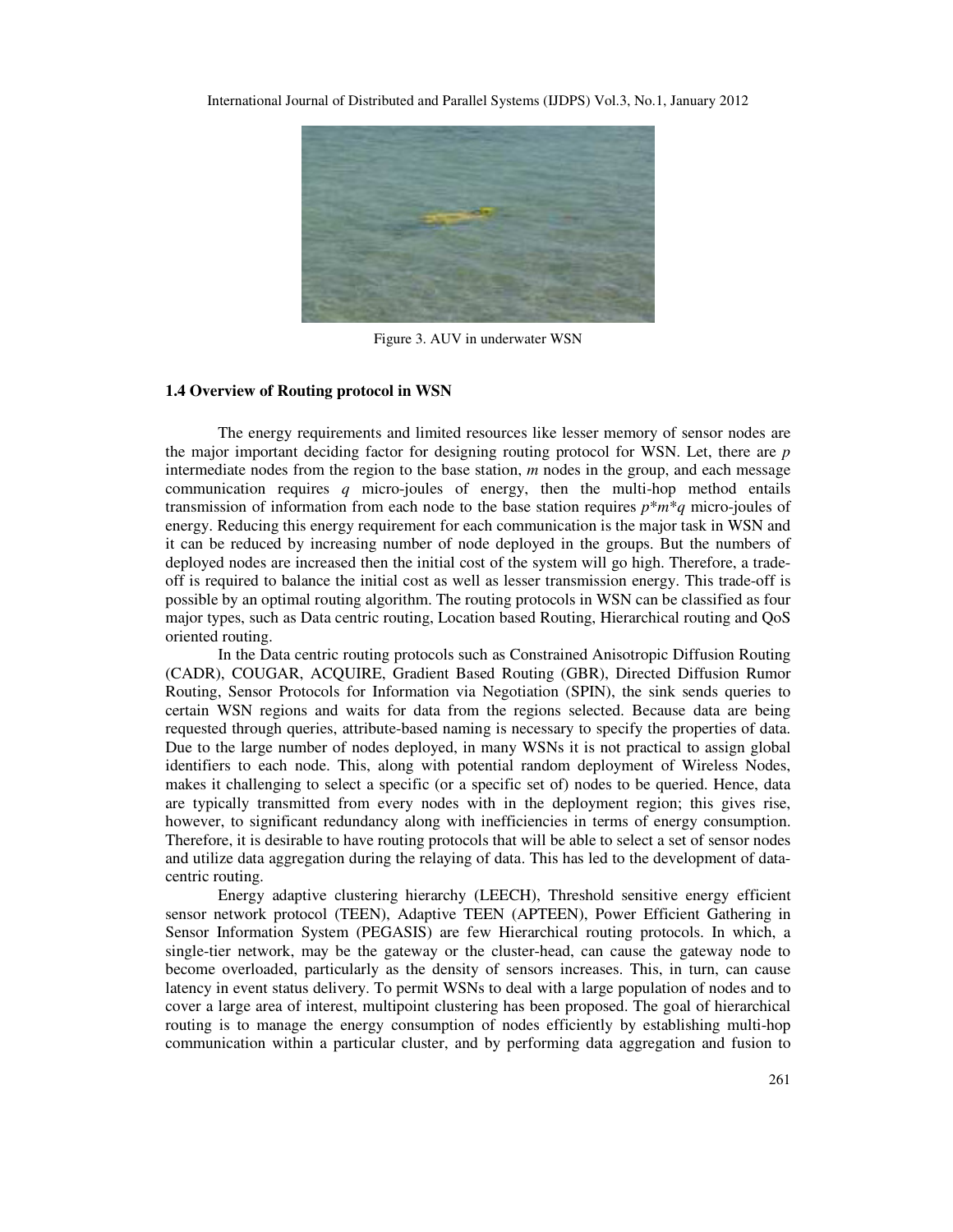decrease the number of transmitted packets to the sink. The multi path routing of WSN is shown in figure 4.

Location information about the nodes can be utilized in the location based routing in which the data is transmitted in an energy- efficient manner. The location information is used to calculate the distance between and small two given nodes so that energy consumption can be determined (or at least, estimated). Minimum Energy Communication Network (MECN), Small MECN (SMECN), Geographic Adaptive Fidelity (GAF) are few location based routing protocols.

The QoS-oriented routing protocos offers Quality of service (QoS) aware protocols which consider end-to-end delay requirements in setting up the paths in the sensor network, Sequential Assignment Routing (SAR), Stateless protocol for end-to-end delay (SPEED) are few examples for this routing protocol. Chandramathi et al (2007) presents energy aware routing for WSN using traditional models. Anitha et al (2011) presents the performance evaluation of adhoc sensor nodes.



Figure 4. Multi path communication in WSN, in which the S represents Sink

The Routing in the UWSN is critical due to the large propagation delays, the low bandwidth, the difficulty of battery refills of underwater sensors, and the dynamic topologies. Therefore, routing protocols should be designed to be energy-aware, robust, scalable and adaptive.

# **2. PROPOSED EQ-ACO**

The Ant Colony Optimization (ACO) is a swarm intelligence technique which is applied many engineering optimization problems. Swarm intelligence (SI) is a new discipline of study that contains a relatively optimal approach for problem solving which is the imitation inspired from the social behaviours of insects and of other animals, for ex: ACO, artificial bee colony algorithms and fire fly algorithm. The ACO is an optimization technique which is widely applied for a variety of optimization problems and in almost all engineering field of studies. Chandramohan et al (2008, 2010, 2011) reviewed ACO and its applications in the various engineering field of study and proposes ACO for wired and wireless routing. In this paper, the ACO is proposed for QoS aware routing protocol.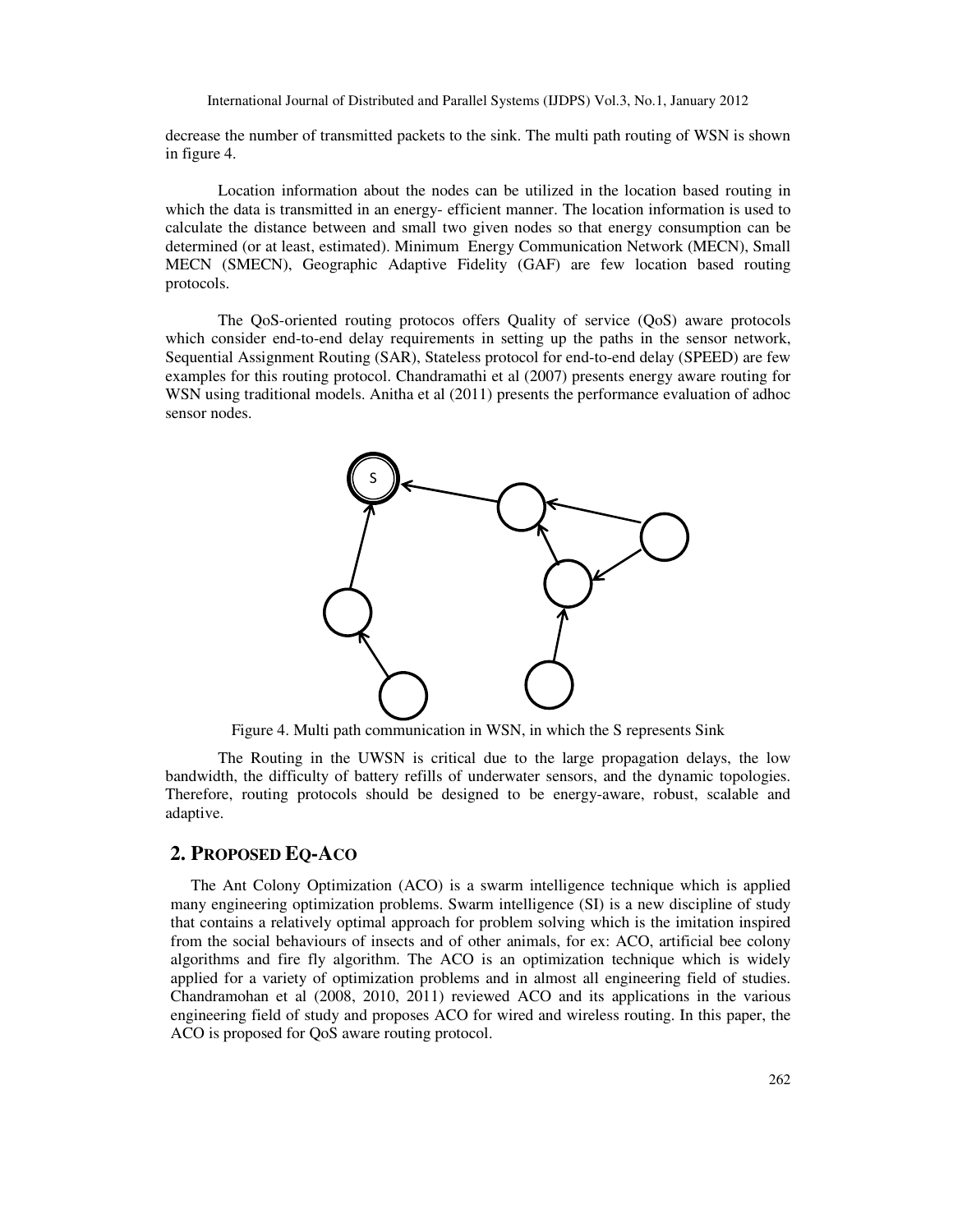## **2.1 Overview of existing ACO**

 The field of "Ant Algorithm" studies models derived from the observation of real ants' behaviour, and uses these models as a source of inspiration for the design of novel algorithms for the solution of optimization and distributed control problems. The main idea is that the selforganizing principles which allow the highly co-ordinated behaviour of real ants can be exploited to co-ordinated populations of artificial agents that collaborate to solve computational problems. Several different aspects of the behaviour of ant colonies have inspired different kinds of ant algorithms, for ex: foraging, division of labour, brood sorting, and co-operative transport. One of the most successful examples of ant algorithms is known as "Ant Colony Optimization (ACO)".

Suppose that there are four ants  $(A_1, A_2, A_3, A_4)$  and two routes (R1 and R2) leading to a food source (F<sub>0</sub>), where R<sub>1</sub> and R<sub>2</sub> such that R<sub>1</sub>> R<sub>2</sub> and R<sub>1</sub>=2\*R<sub>2</sub>. Initially, all ants are at the decision point N<sub>e</sub> and they have to select between  $R_1$  and  $R_2$  to reach  $F_0$ .

- 1) At  $N_e$ , all ants have no knowledge about the location of food  $(F_0)$ . Hence, they randomly select from  $\{R1, R_2\}$ . Suppose that  $A_1$  and  $A_2$  choose  $R_1$ , and  $A_3$  and  $A_4$  choose  $R_2$ .
- 2) As  $A_1$  and  $A_2$  move along  $R_1$ , and  $A_3$  and  $A_4$  move along  $R_2$ , they leave a certain amount of pheromone along their paths  $\tau_{R1}$  and  $\tau_{R2}$ , respectively.
- 3) Since  $R_1 > R_2$ ,  $A_3$  and  $A_4$  reach  $F_0$  before  $A_1$  and  $A_2$ . When  $A_3$  and  $A_4$  pass  $R_2$  to reach  $F_0$ ,  $\tau_{R2} = 2$ , but A<sub>1</sub> and A<sub>2</sub> have yet to reach F<sub>0</sub> and  $\tau_{R1} = 0$ . To return to N<sub>e</sub> from F<sub>0</sub>, A<sub>3</sub> and A<sub>4</sub> have to choose between  $R_1$  and  $R_2$ . At  $F_0$ ,  $A_3$  and  $A_4$  detect that  $\tau_{R2} > \tau_{R1}$ , hence they are more likely to select  $R_2$ .
- 4) As A<sub>3</sub> and A<sub>4</sub> pass R<sub>2</sub> for the second time to reach N<sub>e</sub>,  $\tau_{R2}$  is incremented to 4. The increase in  $\tau_{R2}$  further consolidates R<sub>2</sub> as the shorter path. When A<sub>1</sub> and A<sub>2</sub> reach F<sub>0</sub>,  $\tau_{R2} = 4$  and  $\tau_{R1}$ = 2. Hence,  $A_1$  and  $A_2$  are more likely to select  $R_2$  to return to  $N_e$ .

In this example, any ant at  $F_0$  (respectively,  $N_e$ ) will be able to determine the optimal path once  $A_3$  and  $A_4$  reach  $F_0$ . If an ant is at a choice point when there is no pheromone (e.g., initially at  $N_e$ ), it makes a random decision with a probability of 0.5 of choosing  $R_1$  or  $R_2$ . However, when pheromone is present (e.g., when the ant is at  $F_0$ ), there is a higher probability that it will choose the path with the higher concentration of pheromone.

## **2.2 Detailed Description of EQ-ACO:**

 When sensor nodes are deployed in underwater sensing such as monitoring LPG pipelines, a QoS aware routing is offers optimality. Therefore this paper concentrates on QoS aware routing. In the QoS aware routing the trade-off between guarantee of QoS of the network and the lifetime of the network is a critical issue. i.e., the performance of QoS aware routing and the performance of Energy efficient routing are inversely proportional to each other. For example, the multi path routing is provides higher QoS but it leads to more energy loss. Even though the energy is lost more, the QoS aware routing is an optimal choice for monitoring LPG like pipelines laid in the underwater. Because the small lose in the data may leads to heavy loss for the system, therefore the underwater WSN may be termed as hard real time WSN system.

 Most of the existing routing proposed in WSN is based on a flat and homogenous architecture, in which every sensor nodes has an identical physical capabilities and a sensor node can interact only with its neighbouring sensors. However, flat topologies are not always best suited to handle the amount of traffic generated by multimedia applications, including audio and video. And in the underwater WSN, the location based routing also not suitable.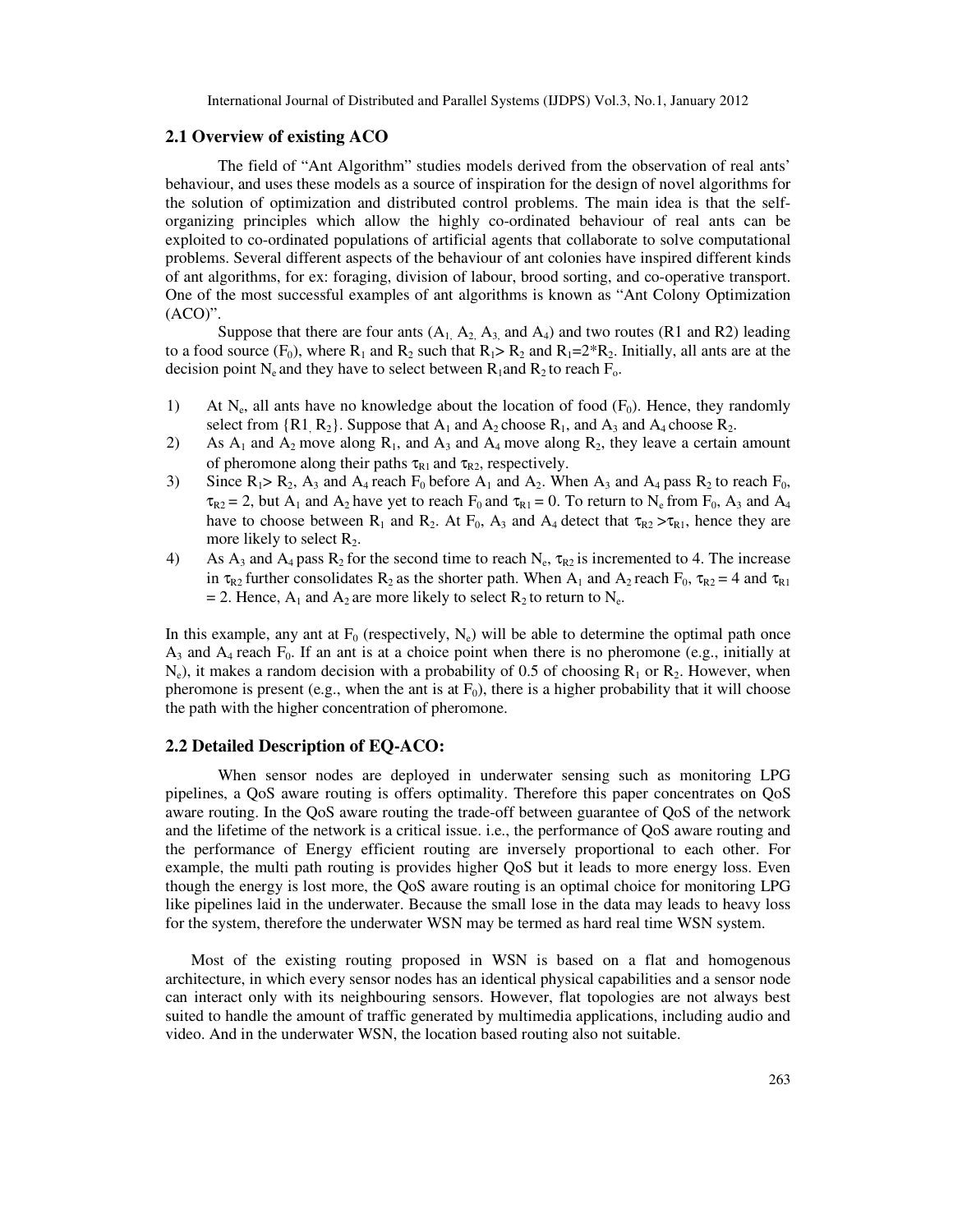The single path routing algorithms are simpler and they consume less energy whereas the multipath routing is more reliable than single path. The reliability can be characterized by way of a packet delivery ratio, which is defined as the ratio between the numbers of unique packets successfully received by the sink over the number of packets generated by source nodes. In general, the multipath routing offers highly reliable data delivery in wired, wireless and WSN. This is due to instead of single copies of information, multiple copies of data along different paths are sent to reduce data delivery delays by sharing transmission delays among the different paths available from the source to the destination as well as avoiding data loss in the network.

In heterogeneous WSNs, a wireless node may also contain different sensors such as audio, video and scalar sensors. As the priority of such heterogeneous traffic differs, considering service differentiation appears to be an additional issue. There are two types of traffic: real-time traffic has hard time constraints, such as delays, although it is more tolerant of packet losses; non-realtime traffic usually exists in networks and produces thousands of packets which are generated synchronously or asynchronously. In the proposed work, to achieve QoS as well as energy efficiency, an additional parameter called Node-to-Sink Energy (NSE) is introduced.

The problem of determining a QoS route that satisfies multiple constraints is known to be NP-hard. The problem definition requires exact information regarding nodes on their paths to the destination, which is almost impossible to obtain in WSNs. Hence, to solve this challenge, each source node periodically collects information from its one-hop neighborhood. One-hop link metrics are much easier to acquire.

Given the tuple  $(D_{req}, R_{req})$  of QoS requirements specified by the source node, that represents the Node-to-Sink delays  $(D_{req})$  and the reliability level  $(R_{req})$ . To find the set of paths  $ξ(S_0, S_d)$  from the source node 'S<sub>o</sub>' to the destination node 'S<sub>a</sub>' that maximizes the NSE, subject to deadline and reliability constraints which represents in the equation 2.

max  $B_{\text{So, Sd}}(\xi) - (2)$ 

Subject to:

$$
D_{\text{So, Sd}}(\xi) \le D_{\text{req}} - (3)
$$
  

$$
R_{\text{So, Sd}}(\xi) \le R_{\text{req}} - (4)
$$

The equation 2, maximizes the residual energy of the selected nodes, while constraints expressed in the equation 3 and 4 shows the delay and reliability requirements of the data source node, respectively.

 In every time interval T(i), the forward ants are generated and flooded in the WSN from the each sensor node to sink with the forward set is assumed as null. The forward ant is a tiny control packet like hello protocol in the traditional network.

 The forward ant which is forwarded towards clusters of sensor nodes and collects information on each nodes.The candidate set is updated based on the information on each node it visits,

$$
C(i) = \begin{cases} L_{ij}/H_j \\ D_i + D_{ij} \end{cases} \text{ -- (5)}
$$

264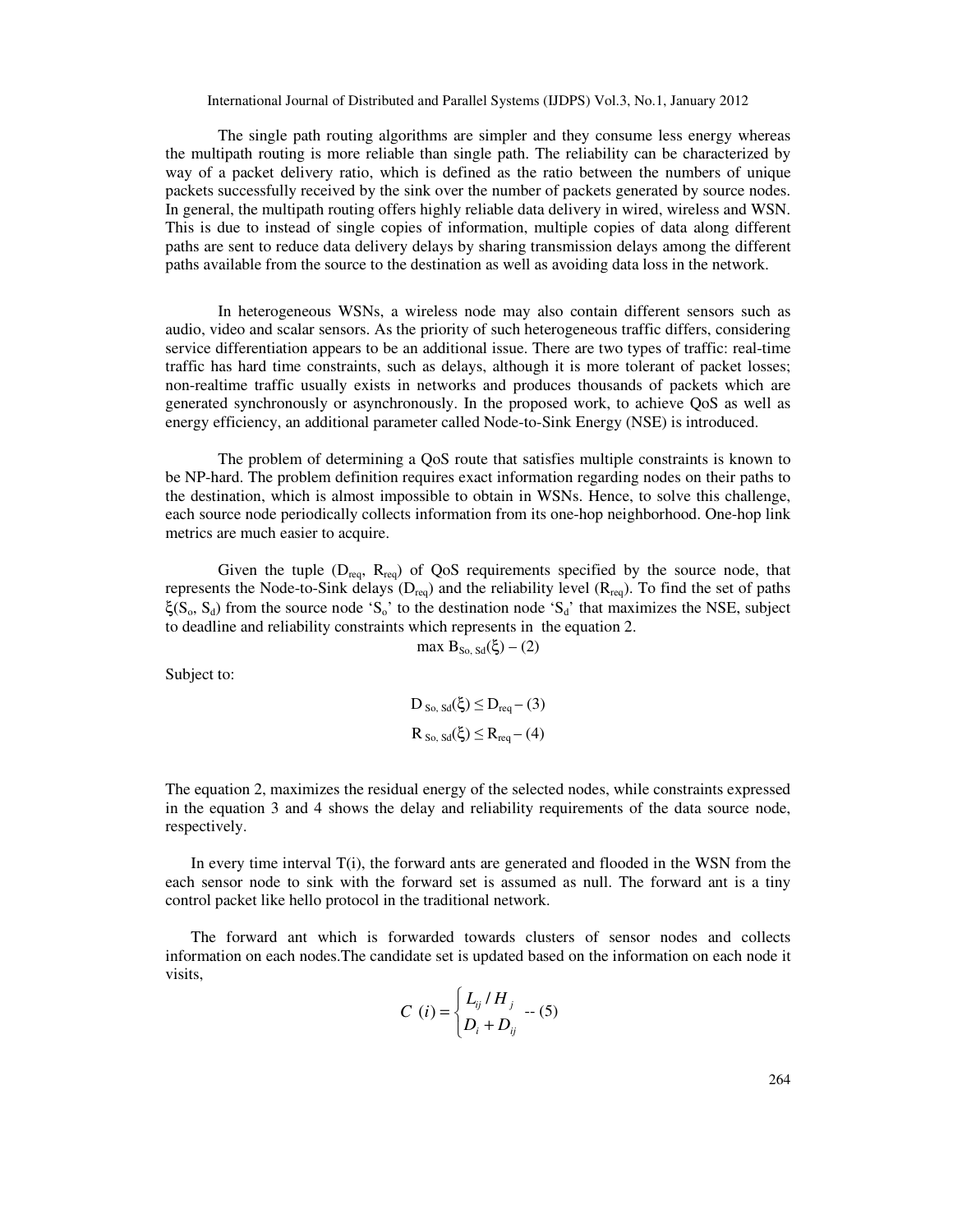Where C(i) is a candidate set of node i,  $L_i$  is the cumulative link delay from node to sink in ms,

H is the hop count in numbers, D is the delay due to traffic in the node 'i' or cumulative delay between the nodes 'ij'.

The forward ant reaches sink with Candidate set information and the sink receives multiple set of such candidate key. From the candidate key, NSE is computed using equation 6.

 $NSE(p) = C(i,1)*N(p) + C(i,2)/N(p) - (6)$ 

Where  $N(p)$  is the number of nodes in the concern path 'p'.

Suppose the sink receives many candidate key from a node 'i', then the NSE of each path is calculated. The lowest NSE is approved as main path and the next lowest NSE is approved as auxiliary path 1. Similarly the auxiliary path 2 to n-1 is also ranked in the sink.

The backward ant is generated when each forward ant is received in the sink, and the backward ant is travelled towards concern node in the same path in which the forward ant is travelled. This route information is stored in the sink, as the sensor node contains limited memory, the route information is not possible to store in each sensor node.

# **3.RESULTS AND PERFORMANCE ANALYSIS**

The Simulation environment is described here:

a) Best Case:



In this case, there are only two paths are available from sensor node 'i' to sink, which is shown in the figure 5.

Figure 5. Architecture of Best case

b) Worst Case:

In this case, there are only one path is available from sensor node 'i' to sink, which is shown in the figure 6.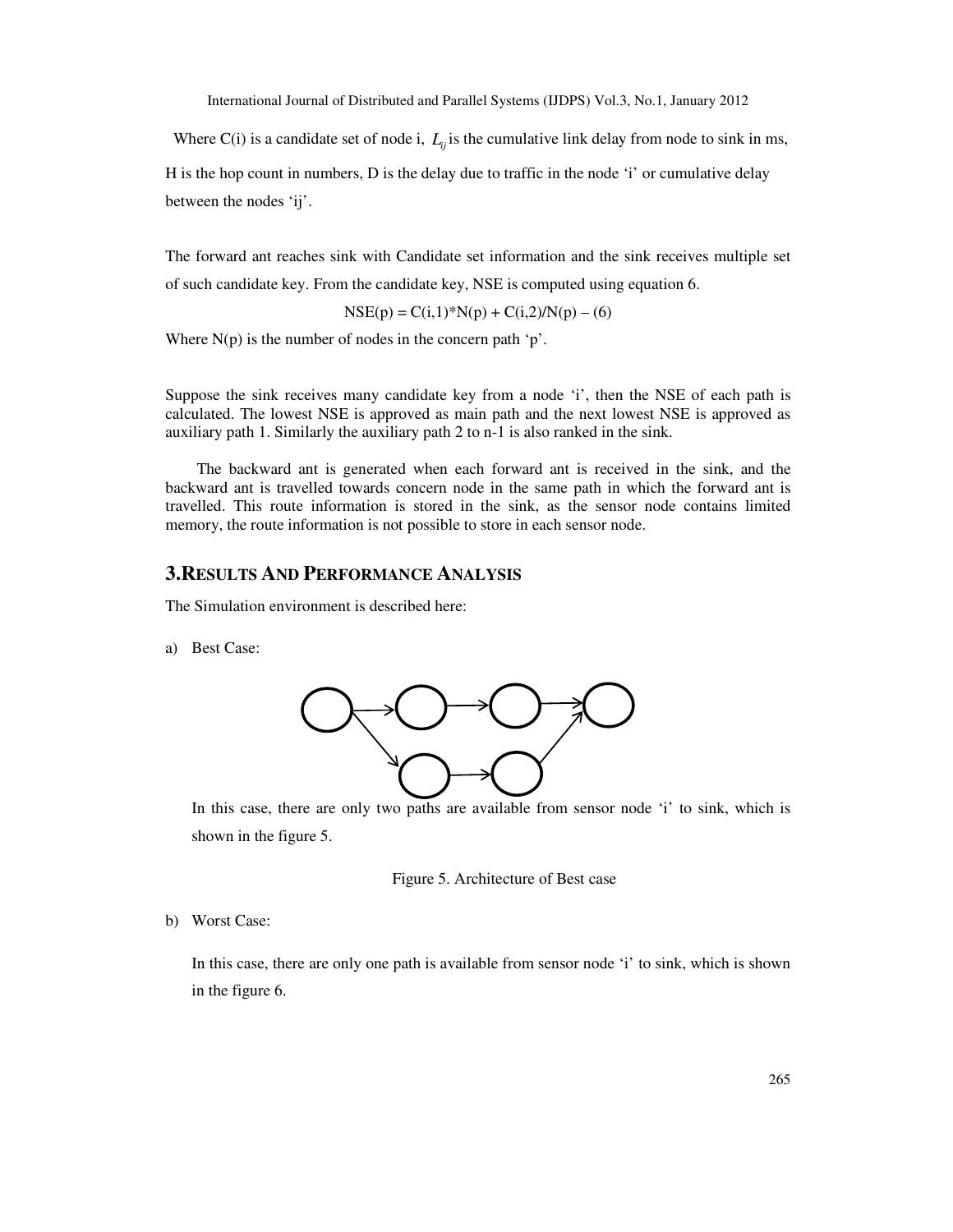

c) Average Case:

In this case, there are many paths are available from sensor node 'i' to sink.

The QoS is calculated in the three cases described in the above, in terms of reliability and link delay.

The proposed work is tested for on time packet delivery ratio, total number of packet delivery, and average packet delay which is shown in the figure 7, 8 and 9.



Figure 7. On time packet delivery ratio



Figure 8. Total number of packet delivery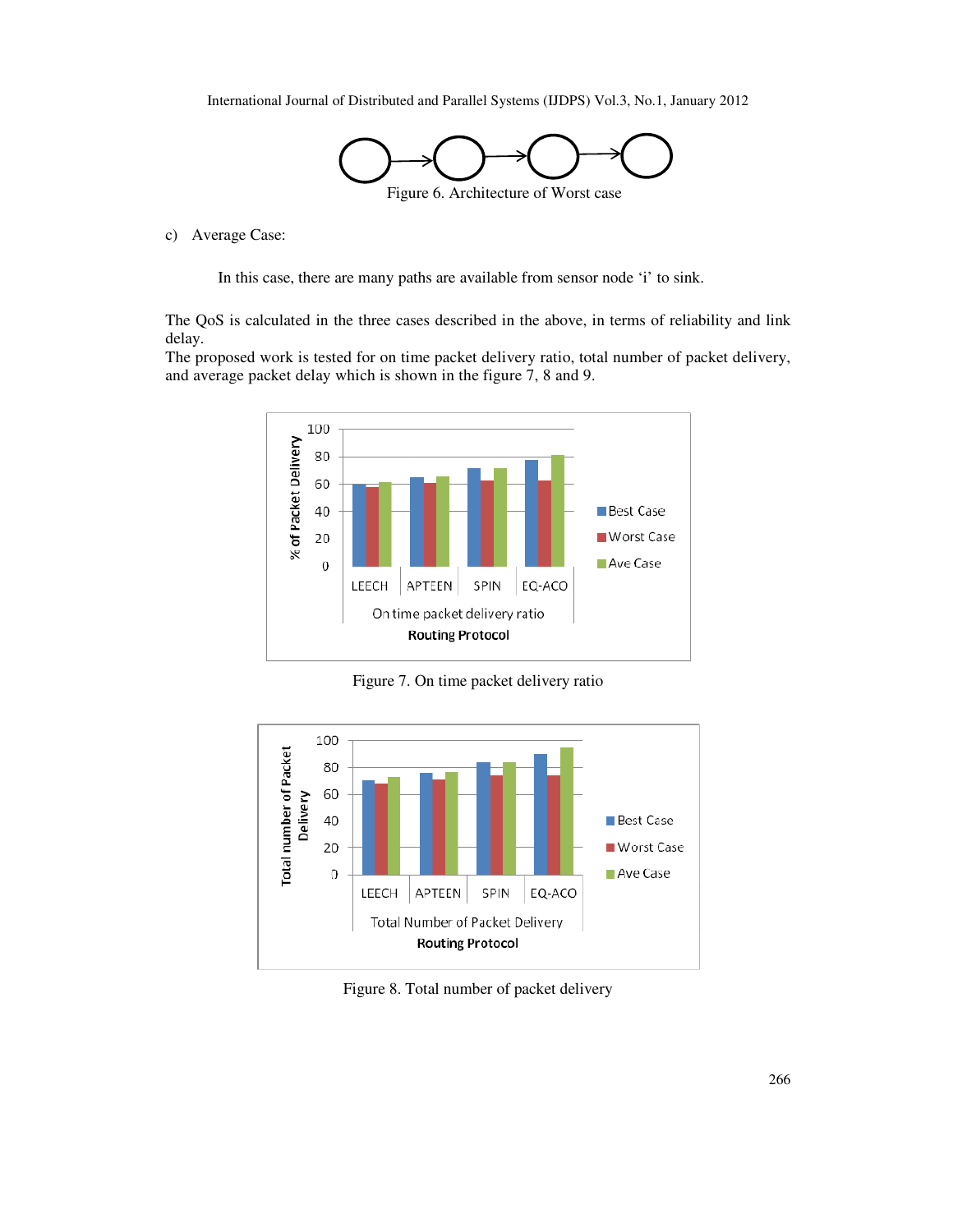

International Journal of Distributed and Parallel Systems (IJDPS) Vol.3, No.1, January 2012

Figure 9. Average Packet Delay

# **4.CONCLUSION**

The performance of ACO is optimal in many enginering applications, it is proved once again in the routing issues of WSN. The results of the poposed work shows optimality in all aspects, and offers energy efficient routing as well as QoS aware routing.

# **REFERENCES**

- [1] Anitha and Chandrasekar, 2011. Comparative Performance Evaluation of Routing Algorithms in IEEE 802.15.4 and IEEE 802.11 with Different Ad Hoc Routing Protocol. Journal of Computer Science, 7: 731-735. DOI: 10.3844/jcssp.2011.731.735.
- [2] Chandra Mohan, B. and Baskaran, R. 2010, Improving network performance by optimal load balancing using ACO based Redundant Link Avoidance algorithm, International Journal of Computer Science Issues, 7, 3, : 27-35
- [3] Chandra Mohan, B. and Baskaran, R. 2011, Reliable Transmission for Network Centric Military Networks, European Journal of Scientific Research, 50, 4: 564-574
- [4] Chandra Mohan, B. and Baskaran, R. 2011, Reliable Barrier-free Services in Next Generation Networks, Lecture Notes in Computer Science, Second International Conference on Advances in Power Electronics and Instrumentation Engineering, PEIE 2011, Springer-Verlag Berlin Heidelberg, CCIS 148 : 79-82
- [5] Chandra Mohan, B. and Baskaran, R. 2011, Survey on Recent Research and Implementation of Ant Colony Optimization in Various Engineering Applications, International Journal in Computational Intelligent Systems, 4, 4:566-582
- [6] Chandra Mohan, B. and Baskaran, R. 2011, Energy Aware and Energy Efficient Routing Protocol for Adhoc Network using Restructured Artificial Bee Colony System, HPAGC 2011, Springer-Verlag Berlin Heidelberg, CCIS 169 : 480-491
- [7] Chandra Mohan, B., Sandeep, R. and Sridharan, D. 2008, A Data Mining approach for Predicting Reliable Path for Congestion Free Routing using Self-Motivated Neural Network, Studies in Computational Intelligence, Springer-verlag, 149 : 237-246
- [8] Chandramathi, Anand, Ganesh, Sriraman and Velmurugan, 2007. Energy Aware Optimal Routing for Sensor Networks. Journal of Computer Science, 3: 836-840. DOI: 10.3844/jcssp.2007.836.840.